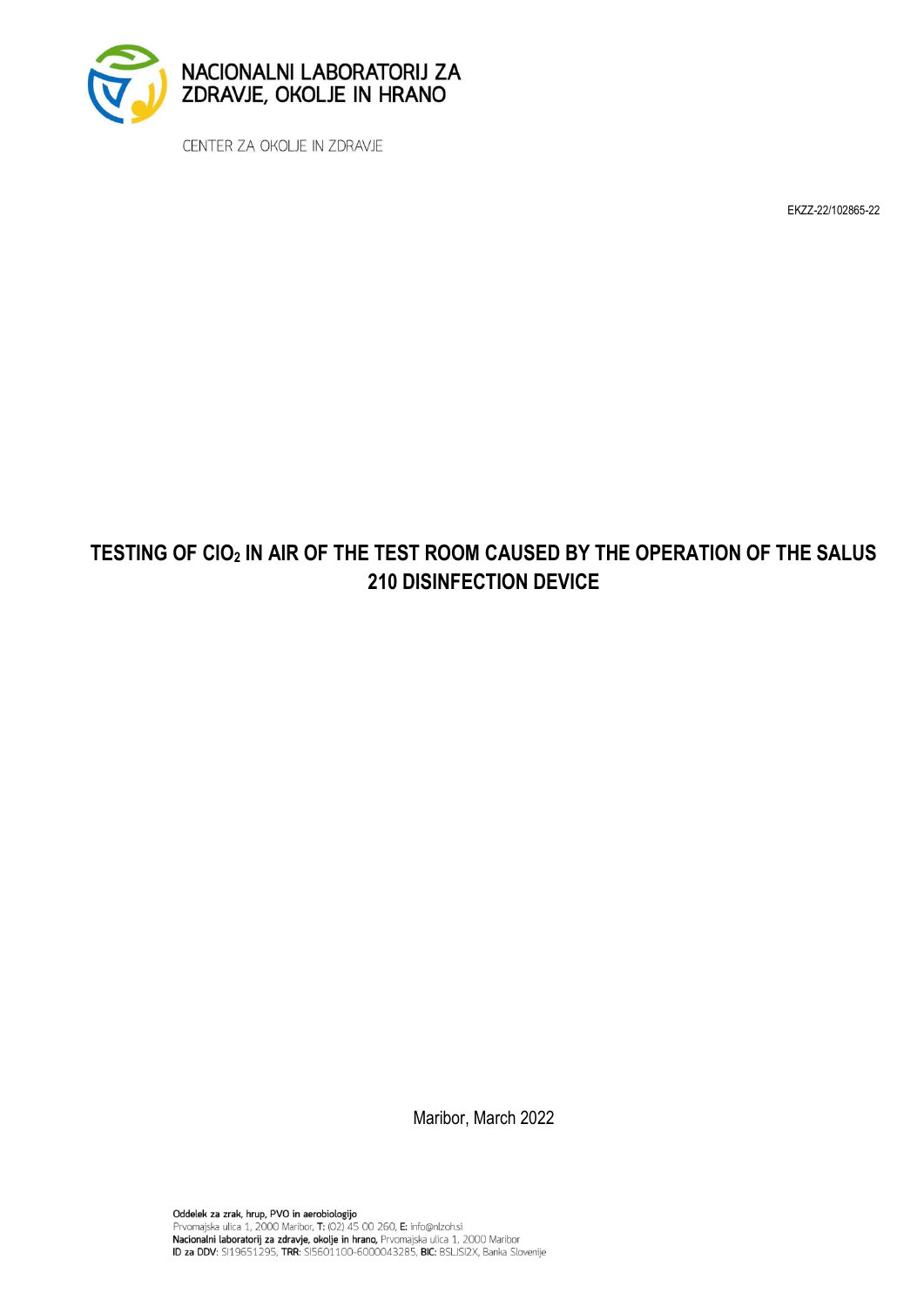| Title:                | Testing of $ClO2$ in air of the test room caused by the operation of the salus<br>210 disinfection device                                                            |                                                                                    |
|-----------------------|----------------------------------------------------------------------------------------------------------------------------------------------------------------------|------------------------------------------------------------------------------------|
| Provider:             | Nacionalni laboratorij za zdravje, okolje in hrano<br>CENTER ZA OKOLJE IN ZDRAVJE<br>ODDELEK ZA ZRAK, HRUP, PVO IN AEROBIOLOGIJO<br>Prvomajska ulica 1, 2000 MARIBOR |                                                                                    |
| Evidence code:        | EKZZ-22/102865-22                                                                                                                                                    |                                                                                    |
| Order document:       | Order by e-mail                                                                                                                                                      |                                                                                    |
| Code of activity:     | 2930 – Unit for urban air quality                                                                                                                                    |                                                                                    |
| Client:               | <b>VALDO CAFE SYSTEM KERESKEDELMI</b><br><b>ISKOLA UTCA 58</b><br>2737 Cegledbercel<br>Hungary                                                                       |                                                                                    |
| Head of the task:     | EIVIIL<br>1901.mag. Emil Žerjal, univ.dipl.inž.kem.tehnol.<br>ŽERJAL                                                                                                 | EMIL ŽERJAL<br>Document identity<br>checking: https://<br>www.nlzoh.si/istovetnost |
| Professional experts: | Uroš Lešnik, univ.dipl.inž.prom.<br>Jan Radanovič, kem.tehn.                                                                                                         | 2022.03.21 14:38:48 +01'00'                                                        |

Maribor,

21st of March.2022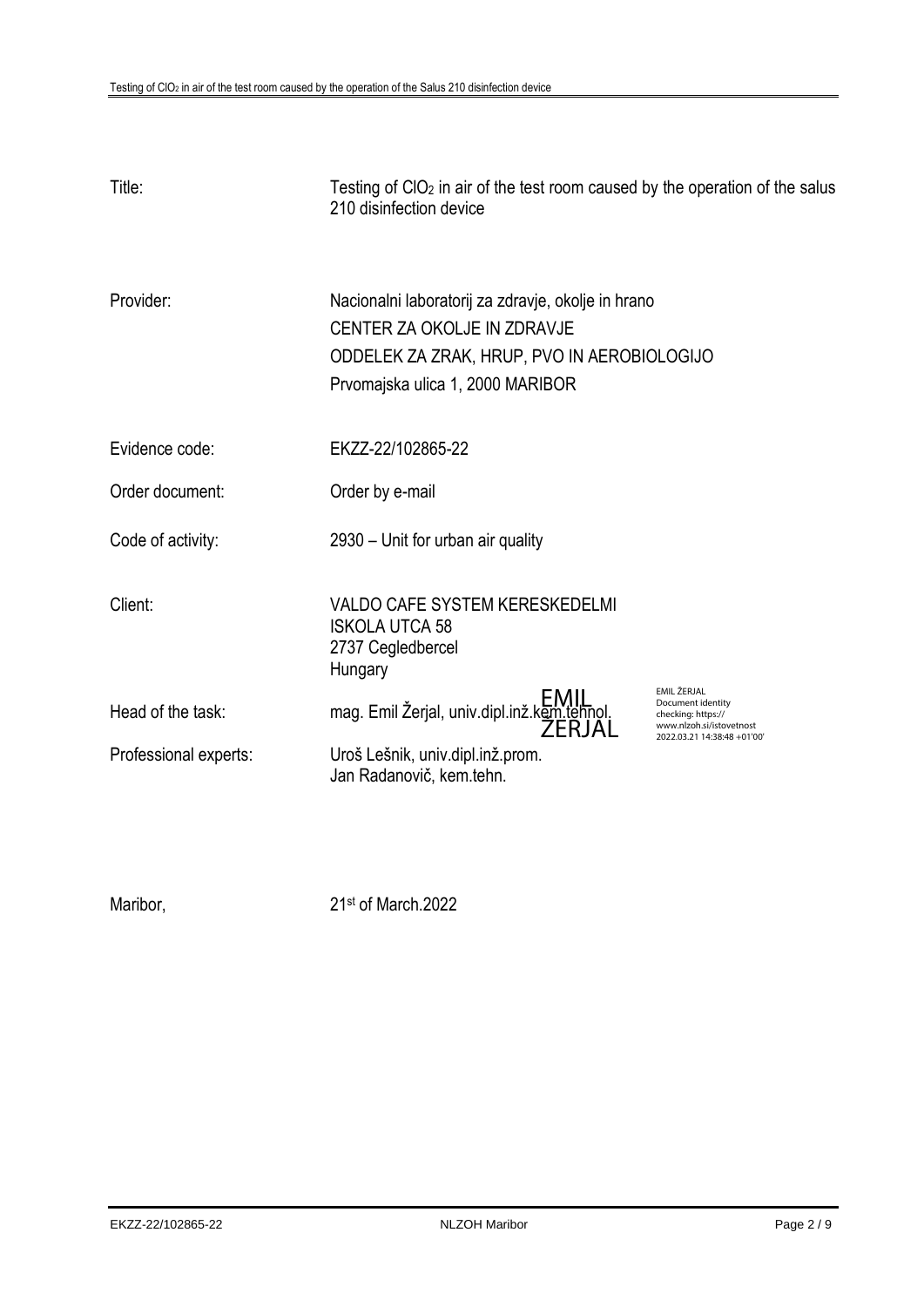### **TABLE OF CONTENT**

| $\overline{4}$ |  |  |  |  |
|----------------|--|--|--|--|
| $5 -$          |  |  |  |  |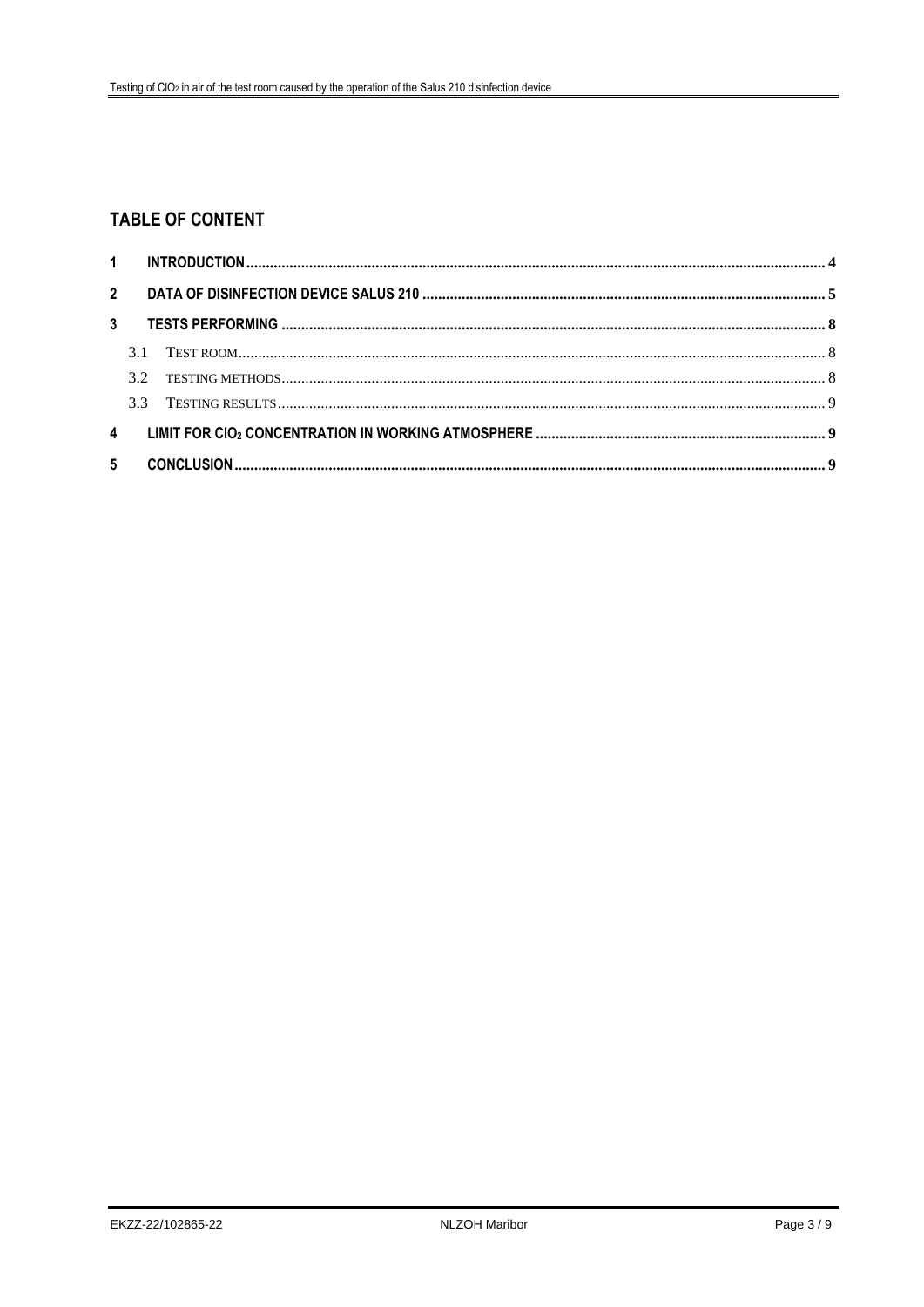# <span id="page-3-0"></span>**1 INTRODUCTION**

At the request of Valdo Cafe System Kft, we tested the incidence concentrations of chlorine dioxide in the air of the test room caused by the operation of the Salus 210 disinfection device.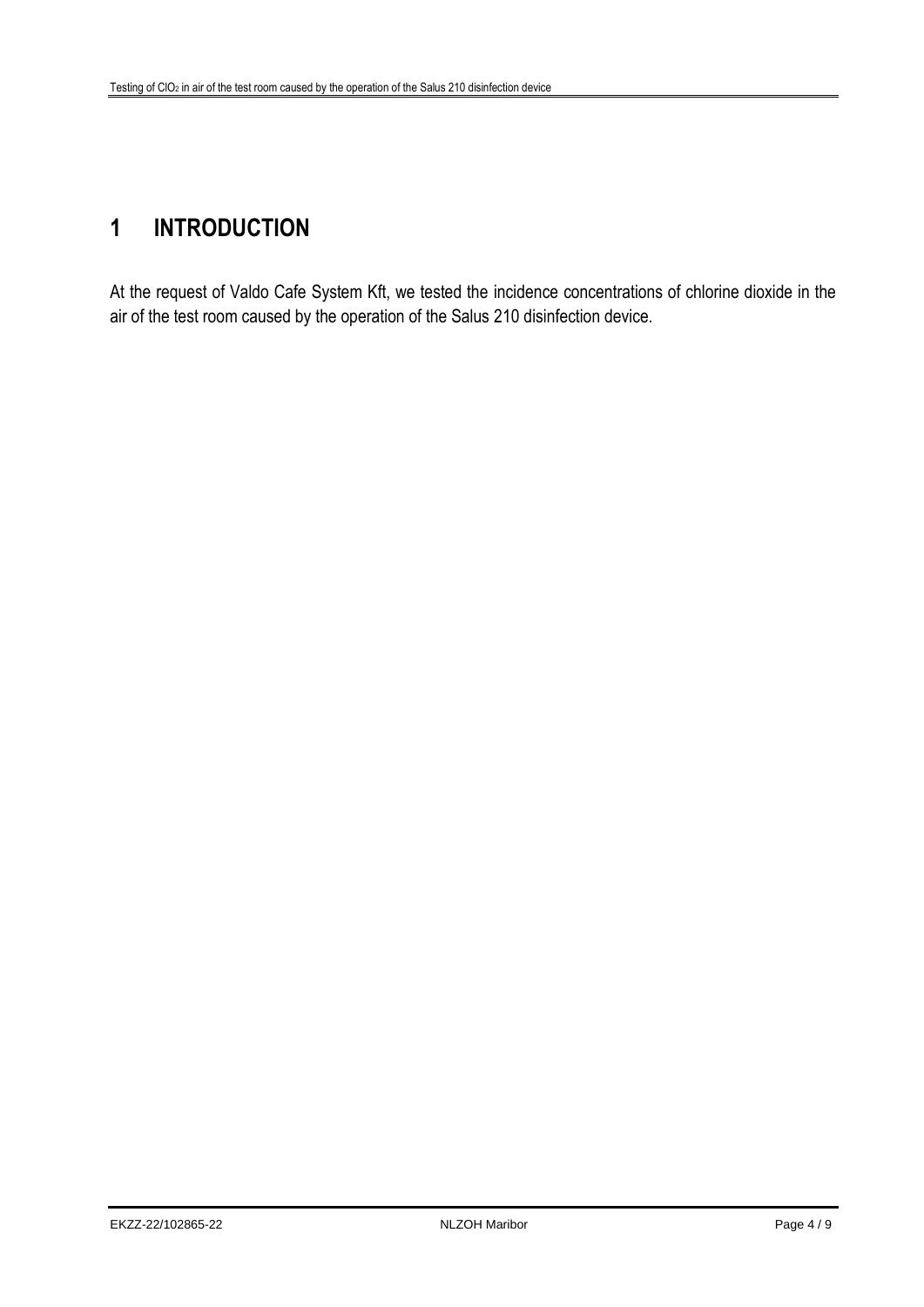## <span id="page-4-0"></span>**2 DATA OF DISINFECTION DEVICE SALUS 210**

Why is the Salus air and surface disinfection device unique and different from other air purification machines?

The technology has long been used safely in industry, but there is no other such machine on the market in its mobile and mainly fully automated form, which can be used for air and surface disinfection and does not emit hazardous gases such such as ozone.

Why is automation important? Because this way no trained technician is needed to operate the machine!

#### **The unique cleaning process as the machine does its job:**

- 1. Both the water and the air that enters the machine go through a serious cleaning process. The water is first mechanically filtered by a 1 micron pre-filter and then softened. The air enters the machine through a 3-phase filtration: (pre-filter, then an industrial 16.5m2 expanded HEPA 13 filter, finally illuminated by 3 55W Philips UVC lamps with reflection technology.)
- 2. Humidification is performed using the prepared filtered air and clean water.
- 3. Chlorine dioxide at a concentration of 0.1 ppm is added to this dry 3 micron vapor (0.1ppm/m3/h, ppm=part per million)
- 4. Chlorine dioxide is the disinfectant that has been used to disinfect drinking water for decades. The maximum permissible health concentration in drinking water according to the strictest controlled standards is 0.05-0.2 ppm (EN:12671:2016). It is clear that only 50% of the maximum allowable value is used. Chlorine dioxide should not be confused with chlorine. It also differs from it in its molecular structure and effect. Chlorine dioxide is safe to use because if it encounters any other molecule (virus, dust, pollen, etc.) it will react and decompose. Its effect is based on the natural oxidation process, after which the chlorine dioxide decomposes into small amounts of oxygen, salt and water, making it biodegradable. **Chlorine dioxide is a broad-spectrum biocidal compound.**
- 5. Reliable dosing is guaranteed by a magnetic diaphragm pump that can dispense the adjusted compound to the nearest 0.2 ml. (22 Bar pump that dispenses through a 0.15 mm diameter atomizer)
- 6. Chlorine dioxide is released into the air in 10 equal parts over 1 hour, thus ensuring that it has the desired effect in all parts of the room and is evenly distributed. This also precludes incorrect dosing. After 1 hour of dosing, the unit operates for 1 hour like a normal industrial air purifier.
- 7. Simple air purifiers only suck in the air in the room, filter it out and blow it back into the air. **SALUS inactivates bacteria, viruses, fungi, spores, legionella and other pathogens**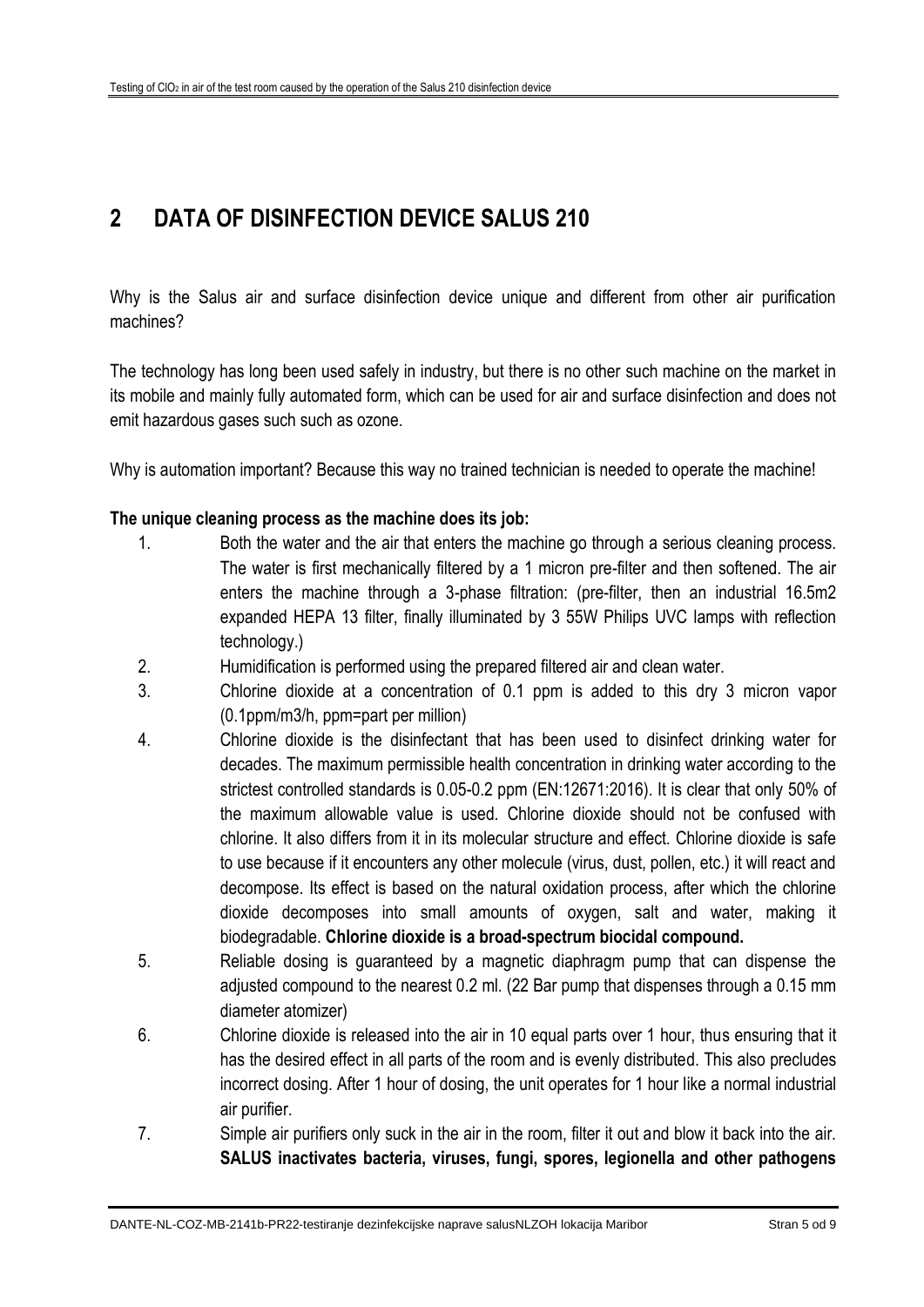**with chlorine dioxide in infected air.** (More information is available from the National Library of Medicine in the United States and the European Union.)

8. The machine offers the option to turn on the intensive mode when the chlorine dioxide compound is added at a concentration three times that of the continuous mode. In this case, no person or animal should be allowed in the room until 4 hours after cleaning or after half an hour of ventilation. (in FFP2 mask)). In this way, the machine environment is disinfected! The efficiency of the device has already been proven by laboratory tests.



Picture 1: Device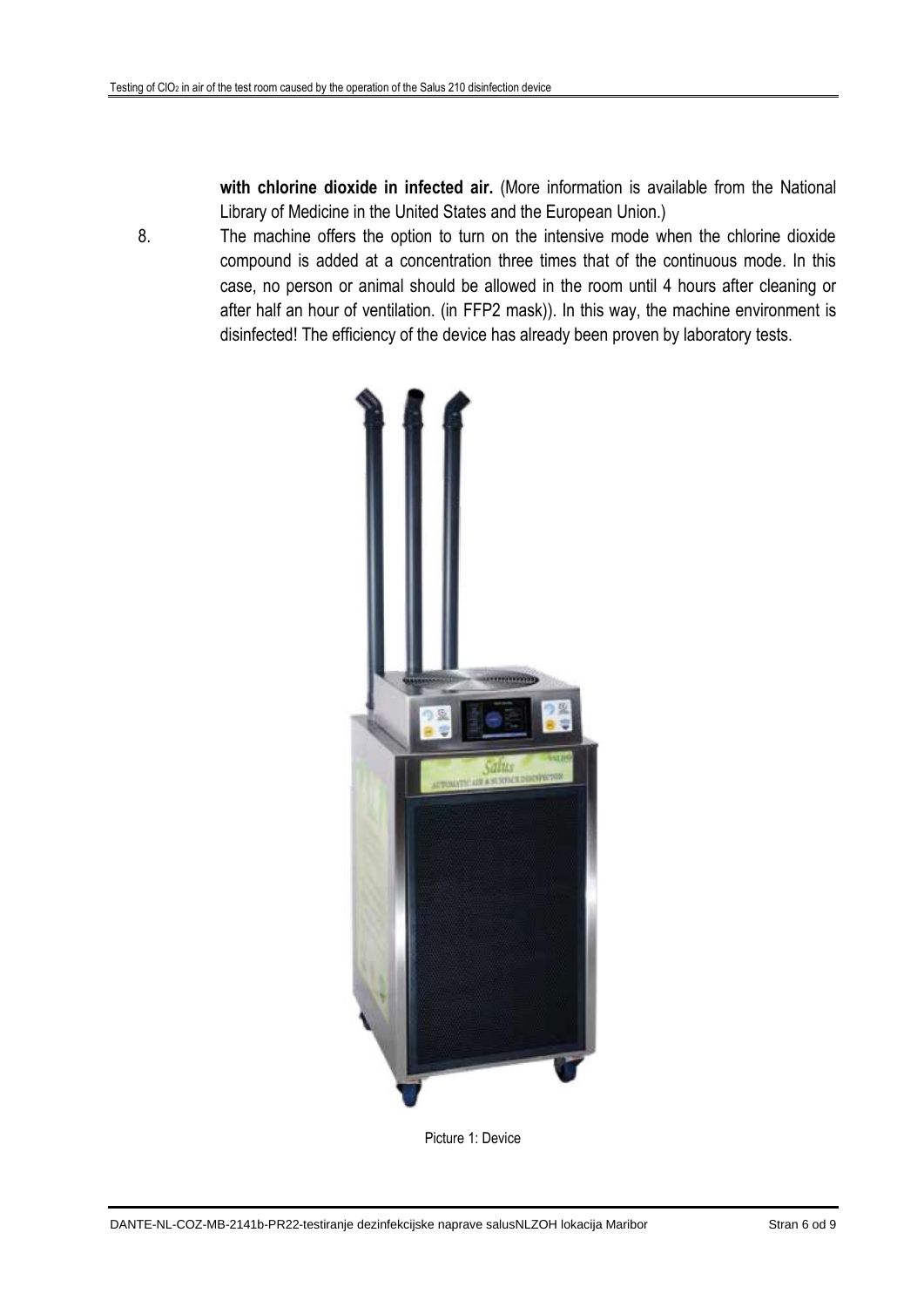#### **Features and additional functions:**

- High-performance fan (1600 m3 / h) with speed control
- NDIR intelligent CO2 sensor. This is how we find out how polluted the air is! This is also a very important factor in assessing air quality.
- Humidity and temperature display
- Possibility of application of humidification and aromatherapy
- Low power consumption (320 watts at maximum use)
- Quiet operation 36-66 dBA
- The recommended maximum room size is 750 m3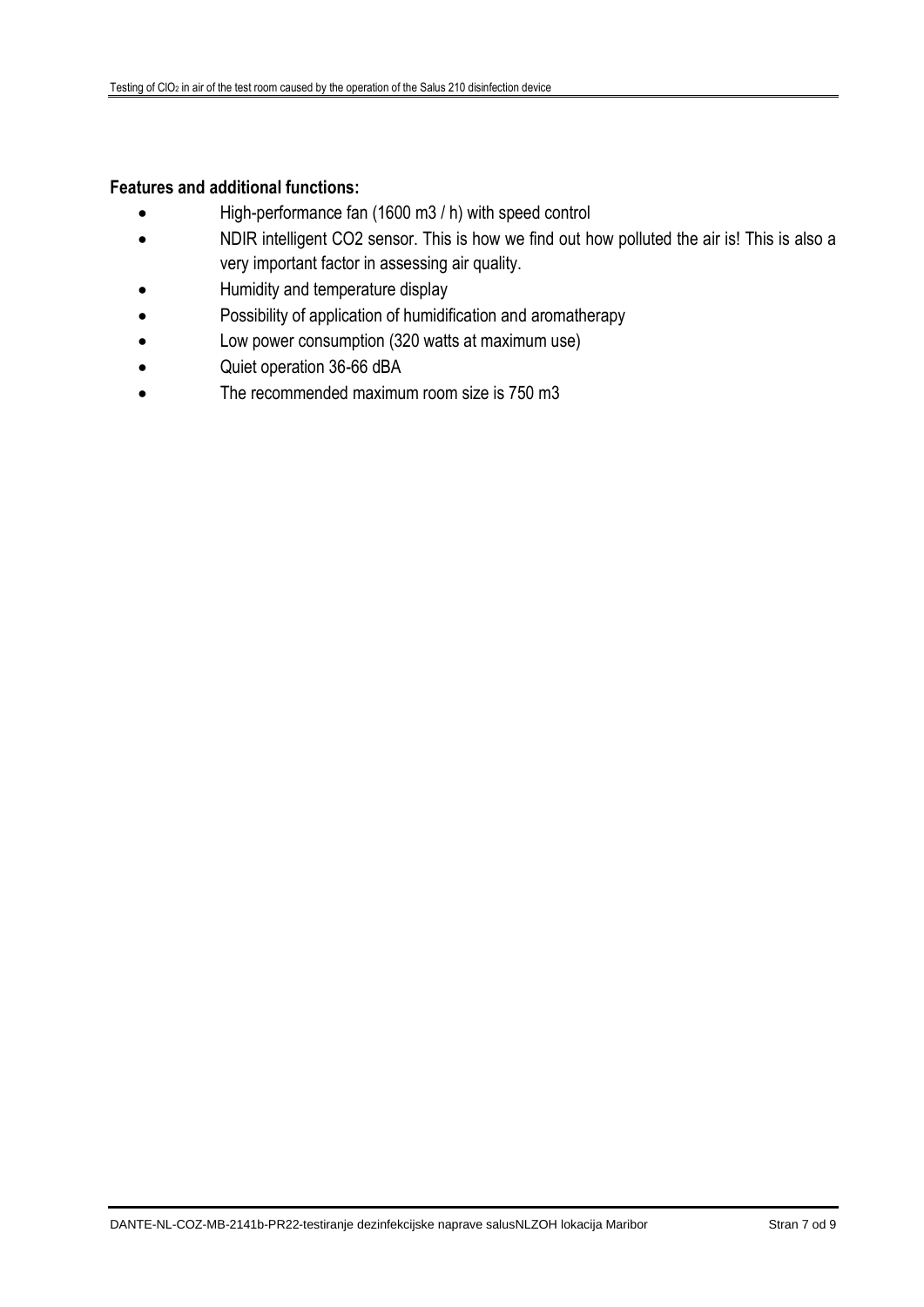## <span id="page-7-0"></span>**3 TESTS PERFORMING**

#### <span id="page-7-1"></span>**3.1 TEST ROOM**

Testing was performed in the test room. The test room was equipped with furniture and a large desk with a computer and ten chairs. There is no forced ventilation in the room. The windows and doors of the room were closed during testing. The room is heated with classic hot water radiators. The room air temperature was in the range of 23 to 25 0C during testing. Room CO2 concentrations were between 500 and 1000 ppm. The Salus 210 disinfection device regulated the relative humidity in the room in the preset range. The Salus 210 device operated in the test room on February 4, 2022, continuously for 6 hours, starting at 8:30 a.m., and also on February 7, 2022

The dimensions of the axbxc test room were 4.85 m x4.95 m x 2.85 m (68 m<sup>3</sup>).

#### <span id="page-7-2"></span>**3.2 TESTING METHODS**

For sampling the air of the test room we used the principles from the method SIST EN 1911: 2011: Stationary source emissions - determination of mass concentration of gaseous chlorides expressed as HClstandard reference method. The absorbent fluid was demi water. The volume of absorbent fluid in the gas wash botlle (impinger) was 50 ml. SKC INC air pump serial no. 944289; gas volume meter: Elstar BK-G4. The method is accredited by Slovenian accreditation.

ClO2 concentrations in the absorption solution were measured by the method: SIST EN ISO 7393-2: 2018: Water quality - Determination of free chlorine and total chlorine - Part 2: Colorimetric method using N, Ndialkyl-1,4-phenylenediamine, for routine control purposes (ISO 7393-2: 2017). The method is accredited by the Slovenian accreditation for field measurements. In the analysis, we assumed that the only chlorine oxidized compound in the sample is  $ClO<sub>2</sub>$ . LOQ of testing method is 0.01 mg  $ClO<sub>2</sub>$  // absorption solution.